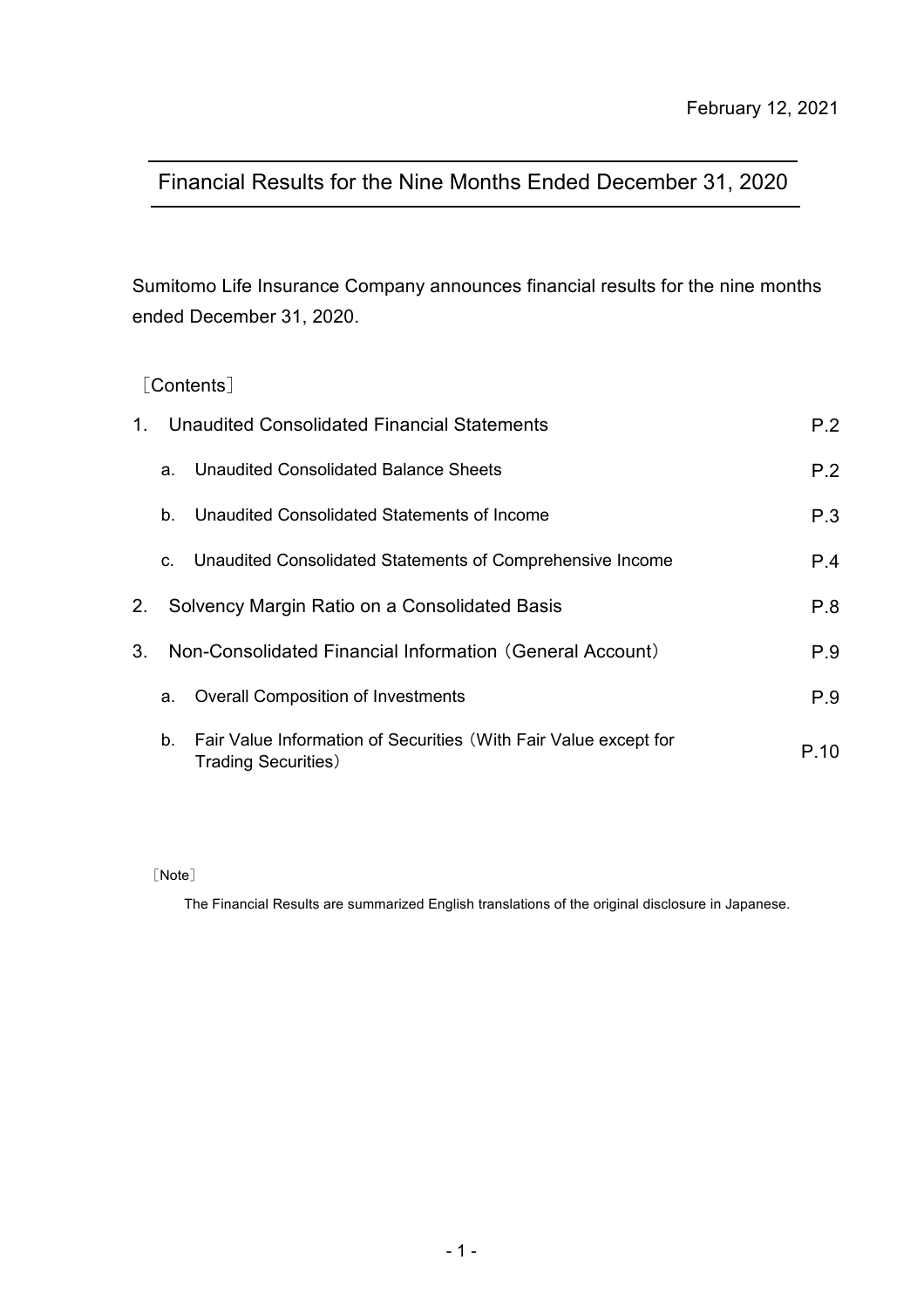# **1. Unaudited Consolidated Financial Statements**

# **a. Unaudited Consolidated Balance Sheets**

|                                                                |                      | (Millions of Yen)       |
|----------------------------------------------------------------|----------------------|-------------------------|
|                                                                | As of March 31, 2020 | As of December 31, 2020 |
| <b>ASSETS:</b>                                                 |                      |                         |
| Cash and deposits                                              | 1,603,446            | 1,472,580               |
| Call loans                                                     | 354,415              | 378,120                 |
| Monetary claims bought                                         | 326,239              | 582,007                 |
| Securities                                                     | 31,224,974           | 33,603,859              |
| Loans                                                          | 2,834,875            | 2,674,391               |
| Tangible fixed assets                                          | 573,778              | 568,660                 |
| Intangible fixed assets                                        | 234,531              | 201,224                 |
| Due from agents                                                | 181                  | 112                     |
| Reinsurance receivables                                        | 1,186                | 1,582                   |
| Other assets                                                   | 1,264,231            | 1,136,814               |
| Net defined benefit assets                                     | 7,258                | 4,223                   |
| Deferred tax assets                                            | 218,110              | 39,811                  |
| Allowance for possible loan losses                             | (1, 178)             | (4,207)                 |
| <b>Total assets</b>                                            | 38,642,050           | 40,659,180              |
| <b>LIABILITIES:</b>                                            |                      |                         |
| Policy reserves and other reserves                             | 31,698,335           | 32,159,048              |
| Reserve for outstanding claims                                 | 138,733              | 135,264                 |
| Policy reserves                                                | 31,338,115           | 31,792,953              |
| Policyholders' dividend reserves                               | 221,485              | 230,830                 |
| Reinsurance payables                                           | 11,958               | 12,538                  |
| Corporate bonds                                                | 477,709              | 475,545                 |
| <b>Other liabilities</b>                                       | 4,058,781            | 4,936,796               |
| Net defined benefit liabilities                                | 13,655               | 10,993                  |
| Reserve for price fluctuation                                  | 787,707              | 844,527                 |
| Deferred tax liabilities                                       | 14,729               | 30,379                  |
| Deferred tax liabilities for land revaluation                  | 12,923               | 12,897                  |
| <b>Total liabilities</b>                                       | 37,075,800           | 38,482,727              |
| <b>NET ASSETS:</b>                                             |                      |                         |
| Reserve for redemption of foundation funds                     | 639,000              | 639,000                 |
| Reserve for revaluation                                        | 2                    | $\overline{2}$          |
| Surplus                                                        | 102,654              | 71,513                  |
| Total funds, reserve and surplus                               | 741,656              | 710,515                 |
| Net unrealized gains (losses) on available-for-sale securities | 949,379              | 1,603,869               |
| Deferred gains (losses) on derivatives under hedge accounting  | 405                  | 7,129                   |
| Land revaluation differences                                   | (59, 708)            | (59, 394)               |
| Foreign currency translation adjustments                       | (61, 476)            | (76, 926)               |
| Remeasurements of defined benefit plans                        | (4, 127)             | (8,869)                 |
| Total accumulated other comprehensive income                   | 824,471              | 1,465,807               |
| Non-controlling interests                                      | 121                  | 129                     |
| Total net assets                                               | 1,566,249            | 2,176,453               |
| Total liabilities and net assets                               | 38,642,050           | 40,659,180              |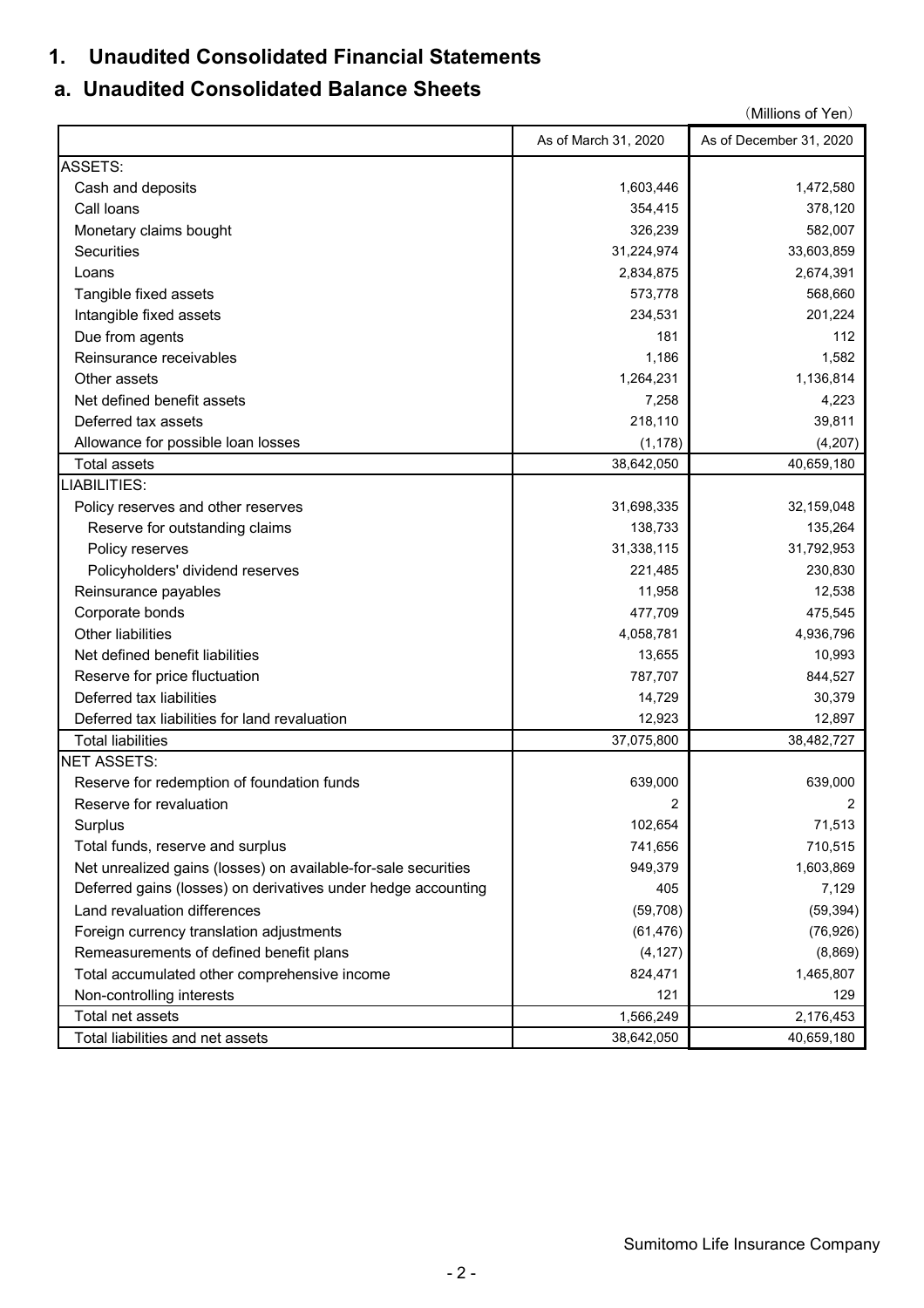# **b. Unaudited Consolidated Statements of Income**

|                                                            |                   | (Millions of Yen) |
|------------------------------------------------------------|-------------------|-------------------|
|                                                            | Nine months ended | Nine months ended |
|                                                            | December 31, 2019 | December 31, 2020 |
| Ordinary income                                            | 2,600,981         | 2,601,713         |
| Insurance premiums and other                               | 1,837,020         | 1,789,246         |
| Investment income                                          | 665,238           | 717,985           |
| Interest, dividends and other income                       | 560,508           | 546,813           |
| Gains on trading securities                                | 22,207            | 653               |
| Gains on sales of securities                               | 30,943            | 67,882            |
| Investment gains on separate accounts                      | 35,193            | 80,820            |
| Other ordinary income                                      | 98,722            | 94,481            |
| Ordinary expenses                                          | 2,554,174         | 2,535,391         |
| Benefits and other payments                                | 1,468,759         | 1,389,916         |
| Claims paid                                                | 474,692           | 451,547           |
| Annuity payments                                           | 367,386           | 320,929           |
| Benefits payments                                          | 283,091           | 275,968           |
| Surrender benefits                                         | 300,077           | 302,182           |
| Provision for policy reserves and other reserves           | 462,472           | 533,220           |
| Provision for policy reserves                              | 462,447           | 533,198           |
| Provision for interest on policyholders' dividend reserves | 25                | 22                |
| Investment expenses                                        | 210,171           | 187,002           |
| Interest expenses                                          | 22,294            | 11,399            |
| Losses on sales of securities                              | 11,786            | 6,923             |
| Losses on valuation of securities                          | 5,316             | 9,653             |
| Operating expenses                                         | 295,481           | 309,556           |
| Other ordinary expenses                                    | 117,287           | 115,695           |
| Ordinary profit                                            | 46,807            | 66,321            |
| Extraordinary gains                                        | 48                | 233               |
| Gains on disposals of fixed assets                         | 48                | 233               |
| <b>Extraordinary losses</b>                                | 58,854            | 58,090            |
| Losses on disposals of fixed assets                        | 1,370             | 387               |
| Impairment losses                                          | 712               | 291               |
| Provision for reserve for price fluctuation                | 56,118            | 56,820            |
| Payments to social responsibility reserve                  | 653               | 591               |
| Surplus(loss) before income taxes                          | (11,998)          | 8,464             |
| Income taxes                                               |                   |                   |
| Current                                                    | 34,340            | 44,278            |
| Deferred                                                   | (44, 645)         | (52, 447)         |
| Total income taxes                                         | (10, 304)         | (8, 168)          |
| Net surplus(loss)                                          | (1,694)           | 16,633            |
| Net surplus attributable to non-controlling interests      | 7                 |                   |
| Net surplus(loss) attributable to the Parent Company       | (1,701)           | 16,623            |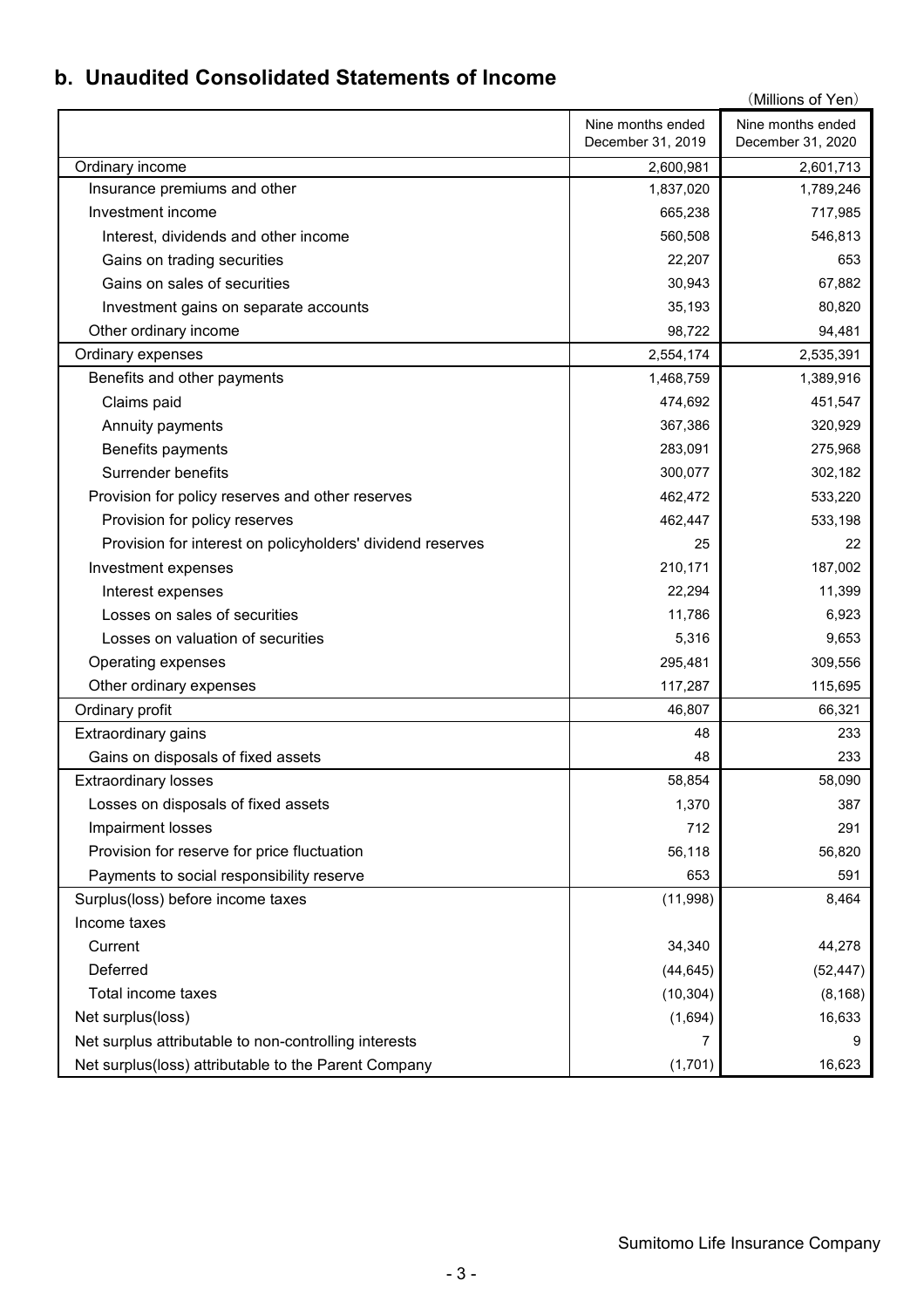# **c. Unaudited Consolidated Statements of Comprehensive Income**

| <u>UNUSING OUR CONTRACTOR ORIGINAL OF OUR PRINCIPLE IN ANTIQUE OF THE PRINCIPLE OF THE PRINCIPLE OF THE PRINCIPLE </u> |                                        | (Millions of Yen)                      |
|------------------------------------------------------------------------------------------------------------------------|----------------------------------------|----------------------------------------|
|                                                                                                                        | Nine months ended<br>December 31, 2019 | Nine months ended<br>December 31, 2020 |
| Net surplus(loss)                                                                                                      | (1,694)                                | 16,633                                 |
| Other comprehensive income(loss)                                                                                       | 329,348                                | 641,028                                |
| Net unrealized gains (losses) on available-for-sale securities                                                         | 339,673                                | 653,677                                |
| Deferred gains (losses) on derivatives under hedge accounting                                                          | 5,946                                  | 6,723                                  |
| Land revaluation differences                                                                                           |                                        | 6                                      |
| Foreign currency translation adjustments                                                                               | (11, 032)                              | (12, 281)                              |
| Remeasurements of defined benefit plans                                                                                | (5,954)                                | (4, 742)                               |
| Share of other comprehensive income(loss) of associates under the<br>equity method                                     | 715                                    | (2, 355)                               |
| Comprehensive income(loss)                                                                                             | 327,654                                | 657,661                                |
| Comprehensive income(loss) attributable to the Parent Company                                                          | 327,647                                | 657,652                                |
| Comprehensive income(loss) attributable to non-controlling interests                                                   | 7                                      | 9                                      |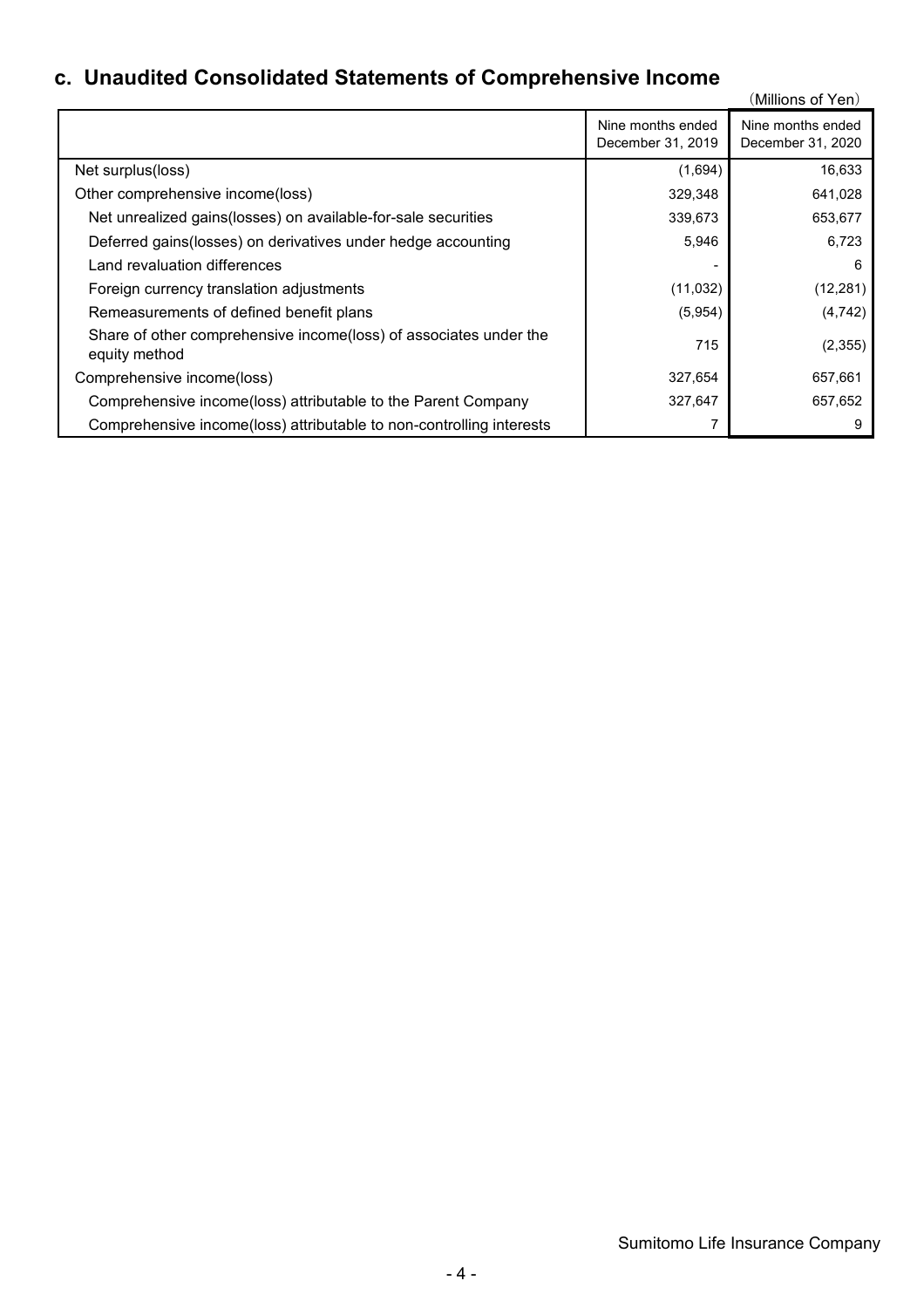## **Notes to the Unaudited Consolidated Financial Statements**

## **Policies of Presenting the Unaudited Consolidated Financial Statements for the Nine Months Ended December 31, 2020**

#### 1. Consolidated subsidiaries

The number of consolidated subsidiaries was 26 as of December 31, 2020. One subsidiary of Symetra Financial Corporation was excluded from the scope of the consolidation due to the sale of equity from the period ended September 30, 2020. One subsidiary of Symetra Financial Corporation was included in the scope of the consolidation as a result of its establishment from the period ended December 31, 2020.

#### 2. Affiliates

The number of affiliates under the equity method was 10 as of December 31, 2020. Aviva Singlife Holdings Pte. Ltd. and its subsidiary were included in the scope of equity method affiliates as a result of the establishment of holding company by Singapore Life Pte. Ltd, existing affiliate company under the equity method and share acquisition by newly established holding company from the period ended December 31, 2020.

#### 3. Amortization treatment of goodwill

The goodwill recorded in U.S. subsidiaries was amortized using a straight-line basis over 20 years, however, from the beginning of the period ended December 31, 2020, amortization term has been changed to a straight-line basis over 10 years, due to adoption of accounting alternative under Financial Accounting Standards Board ("FASB") Accounting Standards Codification, Topic 350, "Intangible-Goodwill and Other" which became available to elect in U.S subsidiaries. The effect of this change was to decrease ordinary profit and surplus before income taxes by ¥2,143 million compared with the former method, respectively.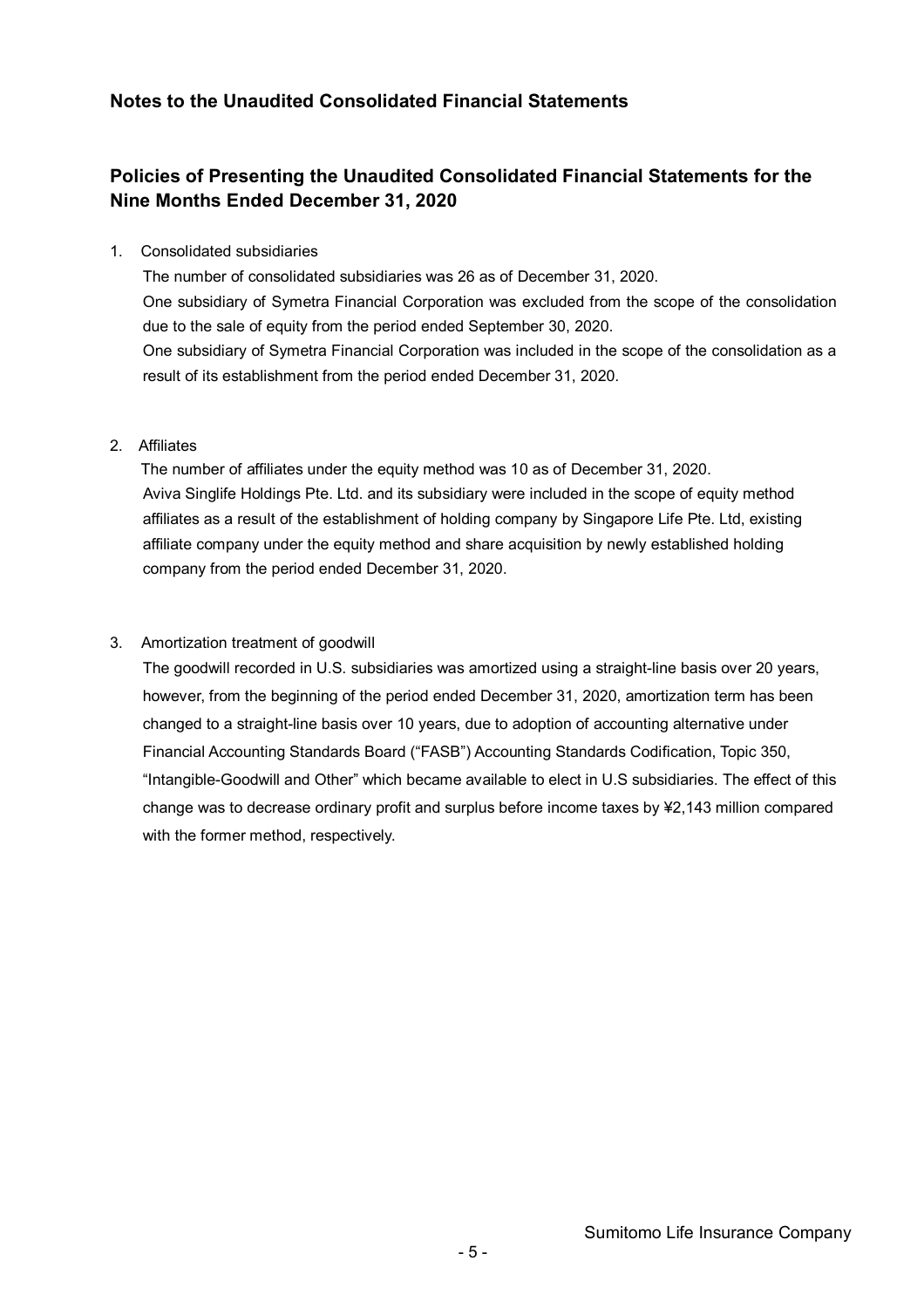## **Notes to the Unaudited Consolidated Balance Sheet as of December 31, 2020**

- 1. SUMITOMO LIFE INSURANCE COMPANY ("the Company")'s assets and liabilities denominated in foreign currencies, except for investments in unconsolidated subsidiaries and affiliates, are translated into Japanese yen at the exchange rate on the balance sheet date. Investments in unconsolidated subsidiaries and affiliates are translated into Japanese yen at the exchange rates on the dates of acquisition.
- 2. Securities loaned under security lending agreements amounted to ¥4,345,362 million as of December 31, 2020.
- 3. Changes in policyholders' dividend reserves for the period ended December 31, 2020 were as follows:

|                                                      | Millions of Yen |
|------------------------------------------------------|-----------------|
| At the beginning of the period                       | 221,485         |
| Transfer from surplus in the previous fiscal year    | 47,451          |
| Dividend payments to policyholders during the period | 38,129          |
| Interest accrued during the period                   | 22              |
| At the end of the period                             | 230,830         |

- 4. Other assets and other liabilities included assets and liabilities related to the modified coinsurance in U.S. subsidiary of ¥574,034 million and ¥626,331 million, respectively.
- 5. The consolidation tax filings were adopted from the fiscal year ended March 31, 2018. Following the enactment of "Act for Partial Revision of the Income Tax Act, etc." (Act No.8 of 2020), the transition from the consolidation tax filings to the group tax sharing system will be applied for the fiscal year beginning on April 1, 2022. With the adoption of "Practical Solution on the Treatment of Tax Effect Accounting for the Transition from the Consolidated Taxation System to the Group Tax Sharing System" (Practical Issues Task Force No.39, March 31, 2020), the Company and certain subsidiaries recognized deferred tax assets/liabilities as of December 31, 2020 based on the provisions of pre-amended Tax Act.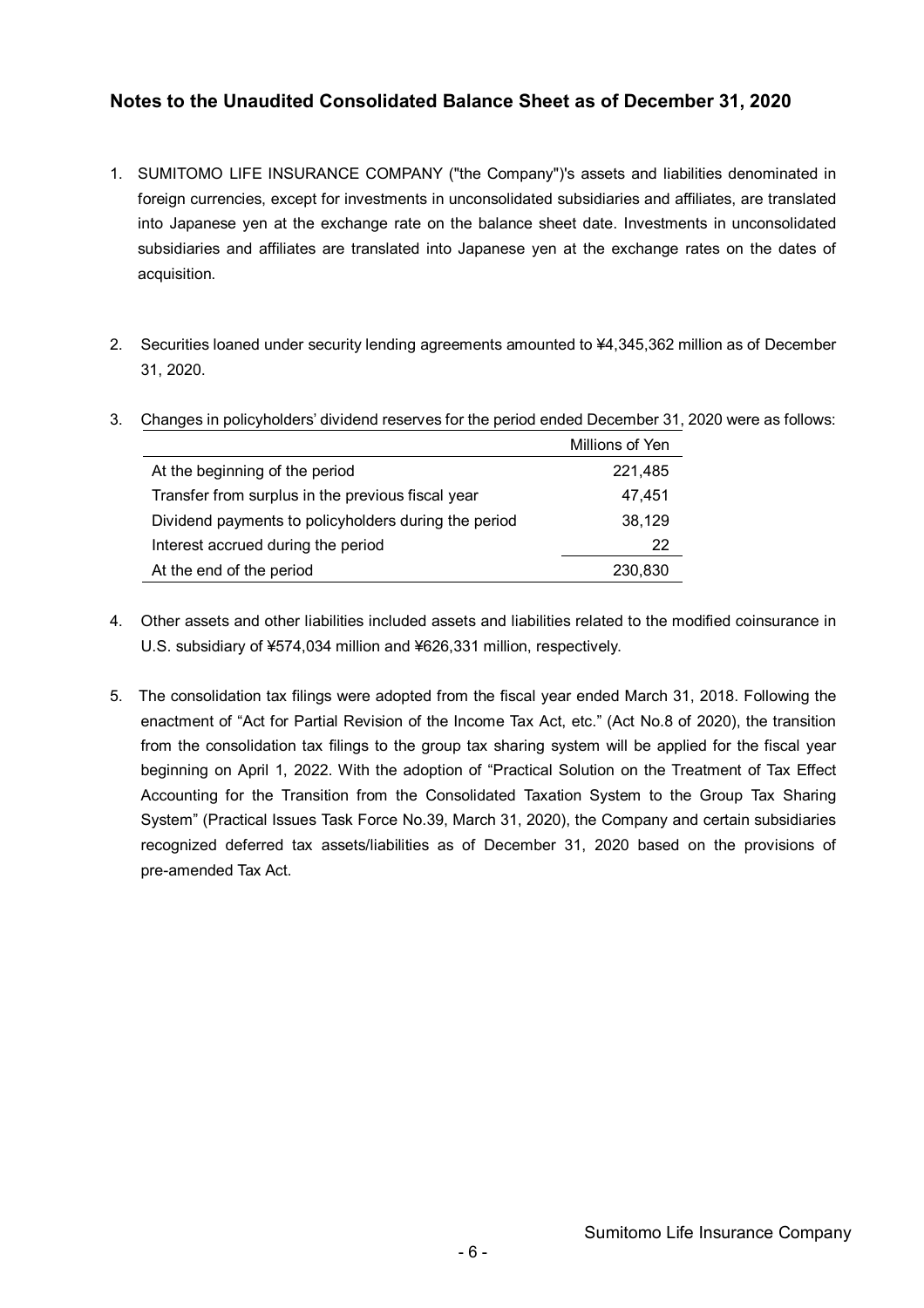## **Notes to the Unaudited Consolidated Statement of Income for the Nine Months Ended December 31, 2020**

1. The amount of depreciation of tangible fixed assets, including real estates for investments, was ¥31,476 million and the amount of amortization of goodwill was ¥4,467 million for the period ended December 31, 2020.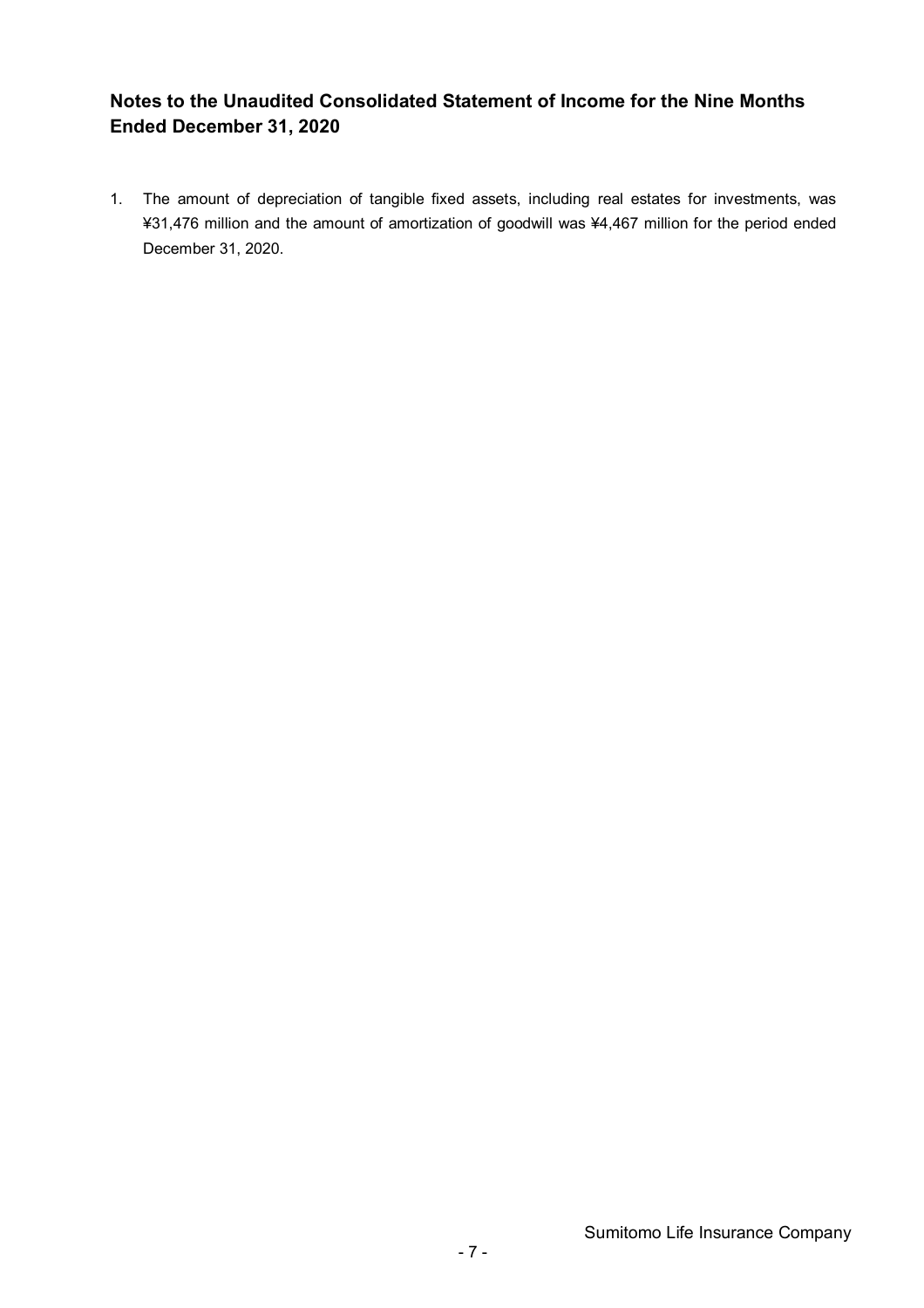### **2. Solvency Margin Ratio on a Consolidated Basis**

|                                                                                                                                                                                                                                                                            | As of March 31, 2020 | As of December 31, 2020 |
|----------------------------------------------------------------------------------------------------------------------------------------------------------------------------------------------------------------------------------------------------------------------------|----------------------|-------------------------|
| (A)<br>Solvency margin gross amount                                                                                                                                                                                                                                        | 4,264,500            | 5,222,920               |
| Foundation funds and others                                                                                                                                                                                                                                                | 505,118              | 517,035                 |
| Reserve for price fluctuation                                                                                                                                                                                                                                              | 787,707              | 844,527                 |
| Contingency reserve                                                                                                                                                                                                                                                        | 419,176              | 473,560                 |
| Unusual contingency reserve                                                                                                                                                                                                                                                |                      |                         |
| General allowance for possible loan losses                                                                                                                                                                                                                                 | 767                  | 3,710                   |
| (Net unrealized gains (losses) on available-for-sale securities (before<br>income tax effect adjustments) and deferred gains (losses) on<br>derivatives under hedge accounting (before income tax effect<br>(Multiplied by 100% if losses)<br>adjustments) $) \times 90\%$ | 1,171,645            | 1,989,254               |
| Net unrealized gains on real estate × 85%<br>(Multiplied by 100% if losses)                                                                                                                                                                                                | 96,066               | 101,745                 |
| Total amount of unrecognized actuarial gains (losses) and<br>unrecognized past service costs                                                                                                                                                                               | (5,735)              | (12, 316)               |
| Excess of continued Zillmerized reserve                                                                                                                                                                                                                                    | 796,434              | 819,580                 |
| Qualifying subordinated debt                                                                                                                                                                                                                                               | 499,924              | 569,924                 |
| Excess of continued Zillmerized reserve and qualifying subordinated<br>debt not included in margin calculation                                                                                                                                                             |                      |                         |
| Deduction clause                                                                                                                                                                                                                                                           | (76, 870)            | (155, 404)              |
| <b>Others</b>                                                                                                                                                                                                                                                              | 70,265               | 71,301                  |
| $\sqrt{(R_1^2 + R_5^2 + R_8 + R_9)^2 + (R_2 + R_3 + R_7)^2 + R_4 + R_6}$ (B)<br>Total amount of risk                                                                                                                                                                       | 980,290              | 1,108,882               |
| Insurance risk<br>$R_1$                                                                                                                                                                                                                                                    | 91,876               | 91,383                  |
| R <sub>5</sub><br>General insurance risk                                                                                                                                                                                                                                   |                      |                         |
| $R_6$<br>Large disaster risk                                                                                                                                                                                                                                               | 0                    | $\Omega$                |
| $R_8$<br>Third-sector insurance risk                                                                                                                                                                                                                                       | 81,094               | 82,329                  |
| $R_{9}$<br>Insurance risk of small-amount, short-term insurer                                                                                                                                                                                                              | 7                    | 7                       |
| R <sub>2</sub><br>Risk of assumed yield                                                                                                                                                                                                                                    | 188,775              | 183,049                 |
| $R_7^*$<br>Minimum guarantee risk                                                                                                                                                                                                                                          | 6,025                | 5,182                   |
| Investment risk<br>$R_3$                                                                                                                                                                                                                                                   | 747,438              | 881,765                 |
| $R_4$<br>Operational risk                                                                                                                                                                                                                                                  | 22,304               | 24,874                  |
| Solvency margin ratio<br>$\frac{(A)}{(1/2) \times (B)}$ × 100                                                                                                                                                                                                              | 870.0%               | 942.0%                  |
|                                                                                                                                                                                                                                                                            |                      |                         |

※ The standard method is used for the calculation of the amount equivalent to minimum guarantee risk.

Note: The amounts and figures in the table above are calculated based on Article 130 of the Insurance Business Act, Article 86-2 and Article 88 of the Ordinance for Enforcement of the Insurance Business Act and Financial Services Agency Public Notice No.23 of 2011.

(Millions of Yen)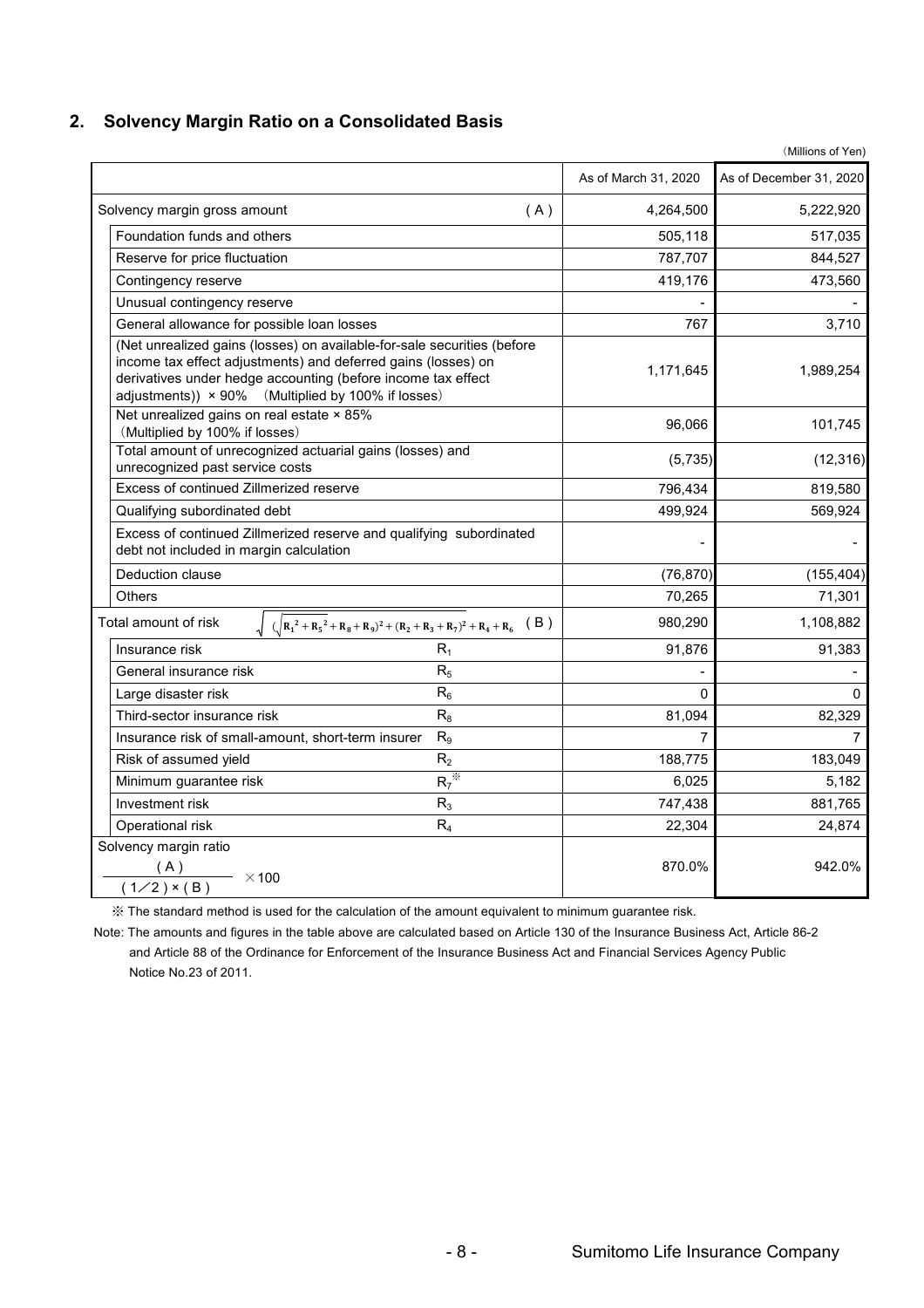## **3. Non-Consolidated Financial Information** (**General Account**)

## **a. Overall Composition of Investments**

| (Millions of Yen, %)                |                      |            |                         |            |  |  |
|-------------------------------------|----------------------|------------|-------------------------|------------|--|--|
|                                     | As of March 31, 2020 |            | As of December 31, 2020 |            |  |  |
|                                     | Amount               | % of total | Amount                  | % of total |  |  |
| Cash, deposits and call loans       | 1,751,825            | 5.4        | 1,596,658               | 4.7        |  |  |
| Monetary claims bought              | 326,239              | 1.0        | 582,007                 | 1.7        |  |  |
| Investments in securities           | 26,790,871           | 83.1       | 28,966,136              | 84.9       |  |  |
| Domestic bonds                      | 13,809,070           | 42.8       | 14, 171, 186            | 41.5       |  |  |
| Domestic stocks                     | 1,718,821            | 5.3        | 2,298,295               | 6.7        |  |  |
| Foreign securities                  | 10,959,518           | 34.0       | 12,066,830              | 35.4       |  |  |
| Foreign bonds                       | 9,611,587            | 29.8       | 10,329,481              | 30.3       |  |  |
| Other foreign securities            | 1,347,930            | 4.2        | 1,737,349               | 5.1        |  |  |
| Other securities                    | 303,462              | 0.9        | 429,824                 | 1.3        |  |  |
| Loans                               | 2,099,584            | 6.5        | 1,967,730               | 5.8        |  |  |
| Policy loans                        | 281,112              | 0.9        | 262,864                 | 0.8        |  |  |
| Industrial and consumer loans       | 1,818,472            | 5.6        | 1,704,866               | 5.0        |  |  |
| Real estate                         | 558,552              | 1.7        | 555,019                 | 1.6        |  |  |
| Investment property                 | 389,872              | 1.2        | 390,409                 | 1.1        |  |  |
| Deferred tax assets                 | 214,138              | 0.7        | 34,625                  | 0.1        |  |  |
| Other assets                        | 493,105              | 1.5        | 418,465                 | 1.2        |  |  |
| Allowance for possible loan losses  | (816)                | (0.0)      | (847)                   | (0.0)      |  |  |
| Total                               | 32,233,500           | 100.0      | 34,119,796              | 100.0      |  |  |
| Foreign currency denominated assets | 10,453,682           | 32.4       | 11,429,801              | 33.5       |  |  |

Note: Real estate is recorded as the sum total of land, buildings and construction in progress.